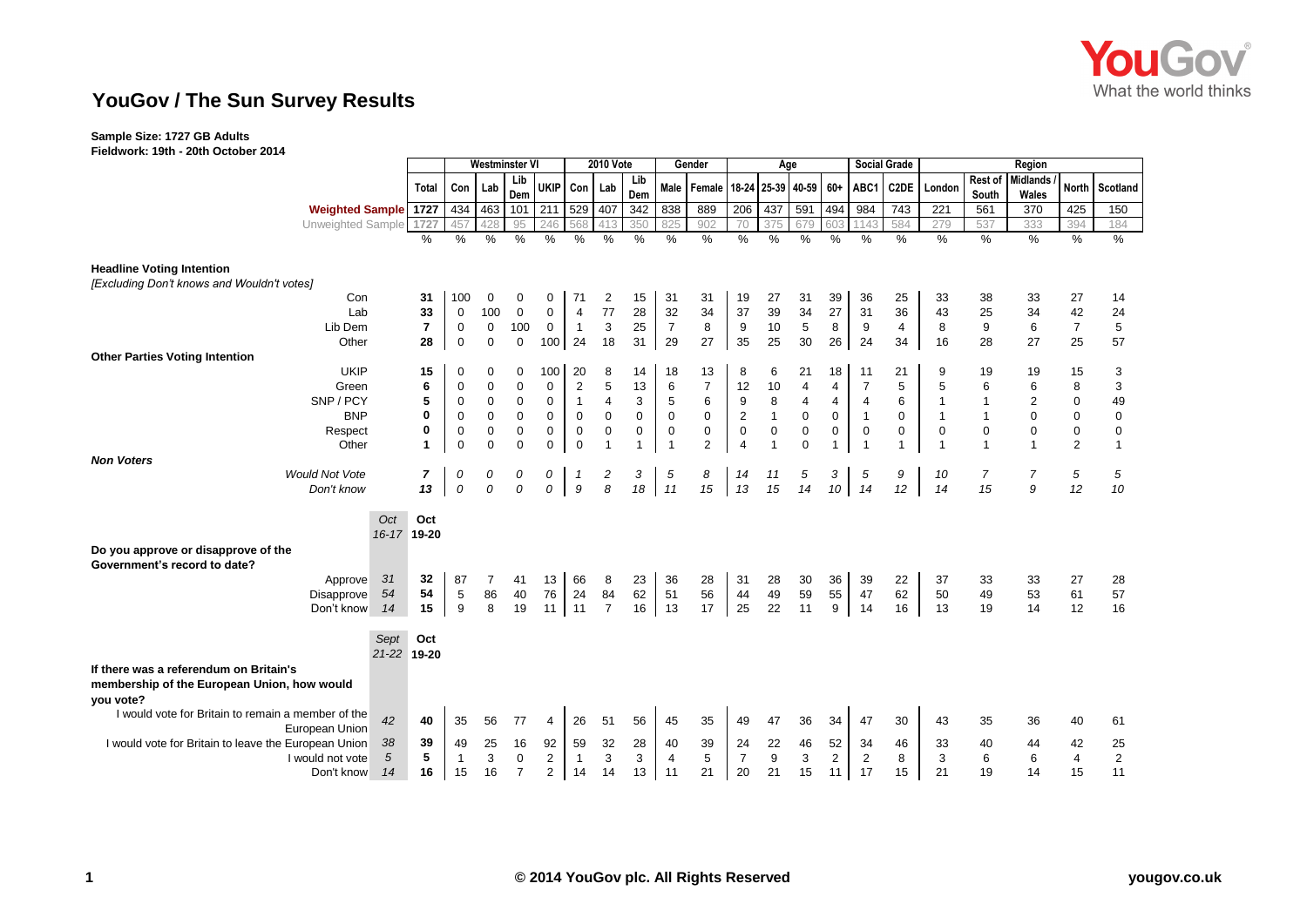

| <b>Midlands</b><br>Rest of<br>Lib<br>Lib<br>ukip<br>18-24<br>40-59<br>$60+$<br>C <sub>2</sub> DE<br>Con<br>Male<br>25-39<br>ABC1<br><b>North</b><br>Lab<br>Con<br>Female<br>London<br>Scotland<br>Total<br>Lab<br>Dem<br>Dem<br>South<br>Wales<br>434<br><b>Weighted Sample 1727</b><br>529<br>838<br>889<br>206<br>437<br>591<br>494<br>984<br>463<br>101<br>211<br>407<br>342<br>743<br>221<br>561<br>370<br>425<br>150<br>Unweighted Sample<br>1727<br>825<br>584<br>279<br>457<br>95<br>246<br>350<br>902<br>70<br>375<br>679<br>537<br>333<br>394<br>184<br>1143<br>428<br>413<br>603<br>568<br>$\frac{1}{2}$<br>%<br>$\%$<br>$\%$<br>$\frac{0}{0}$<br>$\frac{0}{0}$<br>$\frac{0}{0}$<br>$\frac{0}{0}$<br>$\%$<br>%<br>%<br>$\%$<br>%<br>%<br>%<br>$\%$<br>%<br>$\%$<br>$\%$<br>$\%$<br>$\%$<br>Sept<br>Oct<br>21-22 19-20<br>Imagine the British government under David<br>Cameron renegotiated our relationship with<br>Europe and said that Britain's interests were now<br>protected, and David Cameron recommended that<br>Britain remain a member of the European Union<br>on the new terms.<br>How would you then vote in a referendum on the<br>issue?<br>Would vote for Britain to remain in the European<br>54<br>55<br>69<br>63<br>50<br>63<br>52<br>61<br>87<br>55<br>60<br>60<br>58<br>60<br>48<br>55<br>43<br>56<br>54<br>53<br>68<br>14<br>Union on the new terms<br>24<br>30<br>32<br>Would vote for Britain to leave the European Union<br>25<br>22<br>17<br>5<br>32<br>21<br>16<br>26<br>21<br>8<br>13<br>18<br>31<br>17<br>22<br>29<br>26<br>18<br>71<br>$\overline{7}$<br>3<br>5<br>$\mathbf 0$<br>$\overline{c}$<br>5<br>3<br>5<br>9<br>8<br>3<br>5<br>5<br>6<br>3<br>5<br>3<br>$\overline{1}$<br>$\overline{4}$<br>3<br>9<br>3<br>Would not vote<br>9<br>5<br>12<br>16<br>15<br>11<br>24<br>19<br>9<br>Don't know<br>16<br>17<br>19<br>11<br>22<br>18<br>16<br>24<br>18<br>13<br>16<br>11<br>17<br>Oct<br>Oct<br>$5 - 6$<br>19-20<br>Thinking about the way the government is cutting<br>spending to reduce the government's deficit, do<br>you think this is<br>Good or bad for the economy?<br>42<br>45<br>87<br>73<br>37<br>32<br>37<br>Good for the economy<br>38<br>47<br>20<br>47<br>38<br>40<br>50<br>49<br>33<br>48<br>17<br>41<br>41<br>44<br>36<br>5<br>46<br>66<br>42<br>33<br>35<br>44<br>37<br>43<br>35<br>38<br>63<br>14<br>39<br>38<br>36<br>42<br>41<br>30<br>41<br>44<br>Bad for the economy<br>40<br>9<br>20<br>15<br>21<br>24<br>36<br>25<br>15<br>13<br>24<br>19<br>19<br>15<br>13<br>13<br>14<br>16<br>17<br>25<br>19<br>20<br>Don't know<br>11<br>Being done fairly or unfairly?<br>27<br>72<br>32<br>22<br>29<br>20<br>28<br>59<br>5<br>19<br>31<br>24<br>21<br>25<br>27<br>34<br>19<br>30<br>30<br>29<br>23<br>Fairly<br>4<br>86<br>52<br>56<br>54<br>56<br>12<br>68<br>63<br>25<br>64<br>55<br>56<br>50<br>60<br>55<br>48<br>57<br>63<br>61<br>Unfairly<br>85<br>53<br>60<br>16<br>13<br>9<br>9<br>17<br>15<br>29<br>23<br>21<br>17<br>16<br>19<br>13<br>11<br>14<br>15<br>23<br>15<br>16<br>Don't know<br>17<br>11<br>13<br>Necessary or unnecessary?<br>63<br>56<br>95<br>63<br>85<br>33<br>55<br>61<br>52<br>56<br>47<br>56<br>59<br>53<br>49<br>Necessary<br>59<br>28<br>69<br>43<br>55<br>63<br>59<br>54<br>31<br>29<br>32<br>54<br>27<br>25<br>8<br>32<br>28<br>28<br>22<br>26<br>30<br>22<br>29<br>32<br>26<br>28<br>$\mathbf{1}$<br>26<br>31<br>Unnecessary<br>$\overline{7}$<br>8<br>16<br>17<br>12<br>13<br>13<br>20<br>35<br>18<br>13<br>22<br>15<br>11<br>11<br>19<br>12<br>15<br>19<br>Don't know<br>$\overline{4}$<br>$\overline{4}$<br>14<br>Too deep, too shallow or at about the right level?<br>37<br>36<br>9<br>32<br>67<br>42<br>39<br>36<br>45<br>39<br>68<br>37<br>17<br>19<br>34<br>35<br>37<br>31<br>39<br>44<br>37<br>Too deep<br>41<br>15<br>12<br>13<br>$\overline{7}$<br>12<br>28<br>17<br>8<br>10<br>13<br>15<br>Too shallow<br>18<br>15<br>11<br>10<br>11<br>13<br>16<br>12<br>12<br>10<br>11<br>37<br>32<br>29<br>8<br>27<br>54<br>11<br>29<br>32<br>27<br>29<br>26<br>34<br>35<br>27<br>30<br>32<br>27<br>26<br>About the right level<br>65<br>29<br>22 |            |    |    | Westminster Vl |    |    | <b>2010 Vote</b> |    |    | Gender |    |    | Age |    |    |    |    | <b>Social Grade</b> |    |    |    |    |    |
|---------------------------------------------------------------------------------------------------------------------------------------------------------------------------------------------------------------------------------------------------------------------------------------------------------------------------------------------------------------------------------------------------------------------------------------------------------------------------------------------------------------------------------------------------------------------------------------------------------------------------------------------------------------------------------------------------------------------------------------------------------------------------------------------------------------------------------------------------------------------------------------------------------------------------------------------------------------------------------------------------------------------------------------------------------------------------------------------------------------------------------------------------------------------------------------------------------------------------------------------------------------------------------------------------------------------------------------------------------------------------------------------------------------------------------------------------------------------------------------------------------------------------------------------------------------------------------------------------------------------------------------------------------------------------------------------------------------------------------------------------------------------------------------------------------------------------------------------------------------------------------------------------------------------------------------------------------------------------------------------------------------------------------------------------------------------------------------------------------------------------------------------------------------------------------------------------------------------------------------------------------------------------------------------------------------------------------------------------------------------------------------------------------------------------------------------------------------------------------------------------------------------------------------------------------------------------------------------------------------------------------------------------------------------------------------------------------------------------------------------------------------------------------------------------------------------------------------------------------------------------------------------------------------------------------------------------------------------------------------------------------------------------------------------------------------------------------------------------------------------------------------------------------------------------------------------------------------------------------------------------------------------------------------------------------------------------------------------------------------------------------------------------------------------------------------------------------------------------------------------------------------------------------------------------------------------------------------------------------------------------------------------------------------------------------------------------------------------------------------------------------------------------------------------------------------------------------------------------------------------------------------------------------------------------------------------------------------------------------------------------------------------------------------------------------------------------------------------------------------------------------------------|------------|----|----|----------------|----|----|------------------|----|----|--------|----|----|-----|----|----|----|----|---------------------|----|----|----|----|----|
|                                                                                                                                                                                                                                                                                                                                                                                                                                                                                                                                                                                                                                                                                                                                                                                                                                                                                                                                                                                                                                                                                                                                                                                                                                                                                                                                                                                                                                                                                                                                                                                                                                                                                                                                                                                                                                                                                                                                                                                                                                                                                                                                                                                                                                                                                                                                                                                                                                                                                                                                                                                                                                                                                                                                                                                                                                                                                                                                                                                                                                                                                                                                                                                                                                                                                                                                                                                                                                                                                                                                                                                                                                                                                                                                                                                                                                                                                                                                                                                                                                                                                                                                             |            |    |    |                |    |    |                  |    |    |        |    |    |     |    |    |    |    |                     |    |    |    |    |    |
|                                                                                                                                                                                                                                                                                                                                                                                                                                                                                                                                                                                                                                                                                                                                                                                                                                                                                                                                                                                                                                                                                                                                                                                                                                                                                                                                                                                                                                                                                                                                                                                                                                                                                                                                                                                                                                                                                                                                                                                                                                                                                                                                                                                                                                                                                                                                                                                                                                                                                                                                                                                                                                                                                                                                                                                                                                                                                                                                                                                                                                                                                                                                                                                                                                                                                                                                                                                                                                                                                                                                                                                                                                                                                                                                                                                                                                                                                                                                                                                                                                                                                                                                             |            |    |    |                |    |    |                  |    |    |        |    |    |     |    |    |    |    |                     |    |    |    |    |    |
|                                                                                                                                                                                                                                                                                                                                                                                                                                                                                                                                                                                                                                                                                                                                                                                                                                                                                                                                                                                                                                                                                                                                                                                                                                                                                                                                                                                                                                                                                                                                                                                                                                                                                                                                                                                                                                                                                                                                                                                                                                                                                                                                                                                                                                                                                                                                                                                                                                                                                                                                                                                                                                                                                                                                                                                                                                                                                                                                                                                                                                                                                                                                                                                                                                                                                                                                                                                                                                                                                                                                                                                                                                                                                                                                                                                                                                                                                                                                                                                                                                                                                                                                             |            |    |    |                |    |    |                  |    |    |        |    |    |     |    |    |    |    |                     |    |    |    |    |    |
|                                                                                                                                                                                                                                                                                                                                                                                                                                                                                                                                                                                                                                                                                                                                                                                                                                                                                                                                                                                                                                                                                                                                                                                                                                                                                                                                                                                                                                                                                                                                                                                                                                                                                                                                                                                                                                                                                                                                                                                                                                                                                                                                                                                                                                                                                                                                                                                                                                                                                                                                                                                                                                                                                                                                                                                                                                                                                                                                                                                                                                                                                                                                                                                                                                                                                                                                                                                                                                                                                                                                                                                                                                                                                                                                                                                                                                                                                                                                                                                                                                                                                                                                             |            |    |    |                |    |    |                  |    |    |        |    |    |     |    |    |    |    |                     |    |    |    |    |    |
|                                                                                                                                                                                                                                                                                                                                                                                                                                                                                                                                                                                                                                                                                                                                                                                                                                                                                                                                                                                                                                                                                                                                                                                                                                                                                                                                                                                                                                                                                                                                                                                                                                                                                                                                                                                                                                                                                                                                                                                                                                                                                                                                                                                                                                                                                                                                                                                                                                                                                                                                                                                                                                                                                                                                                                                                                                                                                                                                                                                                                                                                                                                                                                                                                                                                                                                                                                                                                                                                                                                                                                                                                                                                                                                                                                                                                                                                                                                                                                                                                                                                                                                                             |            |    |    |                |    |    |                  |    |    |        |    |    |     |    |    |    |    |                     |    |    |    |    |    |
|                                                                                                                                                                                                                                                                                                                                                                                                                                                                                                                                                                                                                                                                                                                                                                                                                                                                                                                                                                                                                                                                                                                                                                                                                                                                                                                                                                                                                                                                                                                                                                                                                                                                                                                                                                                                                                                                                                                                                                                                                                                                                                                                                                                                                                                                                                                                                                                                                                                                                                                                                                                                                                                                                                                                                                                                                                                                                                                                                                                                                                                                                                                                                                                                                                                                                                                                                                                                                                                                                                                                                                                                                                                                                                                                                                                                                                                                                                                                                                                                                                                                                                                                             |            |    |    |                |    |    |                  |    |    |        |    |    |     |    |    |    |    |                     |    |    |    |    |    |
|                                                                                                                                                                                                                                                                                                                                                                                                                                                                                                                                                                                                                                                                                                                                                                                                                                                                                                                                                                                                                                                                                                                                                                                                                                                                                                                                                                                                                                                                                                                                                                                                                                                                                                                                                                                                                                                                                                                                                                                                                                                                                                                                                                                                                                                                                                                                                                                                                                                                                                                                                                                                                                                                                                                                                                                                                                                                                                                                                                                                                                                                                                                                                                                                                                                                                                                                                                                                                                                                                                                                                                                                                                                                                                                                                                                                                                                                                                                                                                                                                                                                                                                                             |            |    |    |                |    |    |                  |    |    |        |    |    |     |    |    |    |    |                     |    |    |    |    |    |
|                                                                                                                                                                                                                                                                                                                                                                                                                                                                                                                                                                                                                                                                                                                                                                                                                                                                                                                                                                                                                                                                                                                                                                                                                                                                                                                                                                                                                                                                                                                                                                                                                                                                                                                                                                                                                                                                                                                                                                                                                                                                                                                                                                                                                                                                                                                                                                                                                                                                                                                                                                                                                                                                                                                                                                                                                                                                                                                                                                                                                                                                                                                                                                                                                                                                                                                                                                                                                                                                                                                                                                                                                                                                                                                                                                                                                                                                                                                                                                                                                                                                                                                                             |            |    |    |                |    |    |                  |    |    |        |    |    |     |    |    |    |    |                     |    |    |    |    |    |
|                                                                                                                                                                                                                                                                                                                                                                                                                                                                                                                                                                                                                                                                                                                                                                                                                                                                                                                                                                                                                                                                                                                                                                                                                                                                                                                                                                                                                                                                                                                                                                                                                                                                                                                                                                                                                                                                                                                                                                                                                                                                                                                                                                                                                                                                                                                                                                                                                                                                                                                                                                                                                                                                                                                                                                                                                                                                                                                                                                                                                                                                                                                                                                                                                                                                                                                                                                                                                                                                                                                                                                                                                                                                                                                                                                                                                                                                                                                                                                                                                                                                                                                                             |            |    |    |                |    |    |                  |    |    |        |    |    |     |    |    |    |    |                     |    |    |    |    |    |
|                                                                                                                                                                                                                                                                                                                                                                                                                                                                                                                                                                                                                                                                                                                                                                                                                                                                                                                                                                                                                                                                                                                                                                                                                                                                                                                                                                                                                                                                                                                                                                                                                                                                                                                                                                                                                                                                                                                                                                                                                                                                                                                                                                                                                                                                                                                                                                                                                                                                                                                                                                                                                                                                                                                                                                                                                                                                                                                                                                                                                                                                                                                                                                                                                                                                                                                                                                                                                                                                                                                                                                                                                                                                                                                                                                                                                                                                                                                                                                                                                                                                                                                                             |            |    |    |                |    |    |                  |    |    |        |    |    |     |    |    |    |    |                     |    |    |    |    |    |
|                                                                                                                                                                                                                                                                                                                                                                                                                                                                                                                                                                                                                                                                                                                                                                                                                                                                                                                                                                                                                                                                                                                                                                                                                                                                                                                                                                                                                                                                                                                                                                                                                                                                                                                                                                                                                                                                                                                                                                                                                                                                                                                                                                                                                                                                                                                                                                                                                                                                                                                                                                                                                                                                                                                                                                                                                                                                                                                                                                                                                                                                                                                                                                                                                                                                                                                                                                                                                                                                                                                                                                                                                                                                                                                                                                                                                                                                                                                                                                                                                                                                                                                                             |            |    |    |                |    |    |                  |    |    |        |    |    |     |    |    |    |    |                     |    |    |    |    |    |
|                                                                                                                                                                                                                                                                                                                                                                                                                                                                                                                                                                                                                                                                                                                                                                                                                                                                                                                                                                                                                                                                                                                                                                                                                                                                                                                                                                                                                                                                                                                                                                                                                                                                                                                                                                                                                                                                                                                                                                                                                                                                                                                                                                                                                                                                                                                                                                                                                                                                                                                                                                                                                                                                                                                                                                                                                                                                                                                                                                                                                                                                                                                                                                                                                                                                                                                                                                                                                                                                                                                                                                                                                                                                                                                                                                                                                                                                                                                                                                                                                                                                                                                                             |            |    |    |                |    |    |                  |    |    |        |    |    |     |    |    |    |    |                     |    |    |    |    |    |
|                                                                                                                                                                                                                                                                                                                                                                                                                                                                                                                                                                                                                                                                                                                                                                                                                                                                                                                                                                                                                                                                                                                                                                                                                                                                                                                                                                                                                                                                                                                                                                                                                                                                                                                                                                                                                                                                                                                                                                                                                                                                                                                                                                                                                                                                                                                                                                                                                                                                                                                                                                                                                                                                                                                                                                                                                                                                                                                                                                                                                                                                                                                                                                                                                                                                                                                                                                                                                                                                                                                                                                                                                                                                                                                                                                                                                                                                                                                                                                                                                                                                                                                                             |            |    |    |                |    |    |                  |    |    |        |    |    |     |    |    |    |    |                     |    |    |    |    |    |
|                                                                                                                                                                                                                                                                                                                                                                                                                                                                                                                                                                                                                                                                                                                                                                                                                                                                                                                                                                                                                                                                                                                                                                                                                                                                                                                                                                                                                                                                                                                                                                                                                                                                                                                                                                                                                                                                                                                                                                                                                                                                                                                                                                                                                                                                                                                                                                                                                                                                                                                                                                                                                                                                                                                                                                                                                                                                                                                                                                                                                                                                                                                                                                                                                                                                                                                                                                                                                                                                                                                                                                                                                                                                                                                                                                                                                                                                                                                                                                                                                                                                                                                                             |            |    |    |                |    |    |                  |    |    |        |    |    |     |    |    |    |    |                     |    |    |    |    |    |
|                                                                                                                                                                                                                                                                                                                                                                                                                                                                                                                                                                                                                                                                                                                                                                                                                                                                                                                                                                                                                                                                                                                                                                                                                                                                                                                                                                                                                                                                                                                                                                                                                                                                                                                                                                                                                                                                                                                                                                                                                                                                                                                                                                                                                                                                                                                                                                                                                                                                                                                                                                                                                                                                                                                                                                                                                                                                                                                                                                                                                                                                                                                                                                                                                                                                                                                                                                                                                                                                                                                                                                                                                                                                                                                                                                                                                                                                                                                                                                                                                                                                                                                                             |            |    |    |                |    |    |                  |    |    |        |    |    |     |    |    |    |    |                     |    |    |    |    |    |
|                                                                                                                                                                                                                                                                                                                                                                                                                                                                                                                                                                                                                                                                                                                                                                                                                                                                                                                                                                                                                                                                                                                                                                                                                                                                                                                                                                                                                                                                                                                                                                                                                                                                                                                                                                                                                                                                                                                                                                                                                                                                                                                                                                                                                                                                                                                                                                                                                                                                                                                                                                                                                                                                                                                                                                                                                                                                                                                                                                                                                                                                                                                                                                                                                                                                                                                                                                                                                                                                                                                                                                                                                                                                                                                                                                                                                                                                                                                                                                                                                                                                                                                                             |            |    |    |                |    |    |                  |    |    |        |    |    |     |    |    |    |    |                     |    |    |    |    |    |
|                                                                                                                                                                                                                                                                                                                                                                                                                                                                                                                                                                                                                                                                                                                                                                                                                                                                                                                                                                                                                                                                                                                                                                                                                                                                                                                                                                                                                                                                                                                                                                                                                                                                                                                                                                                                                                                                                                                                                                                                                                                                                                                                                                                                                                                                                                                                                                                                                                                                                                                                                                                                                                                                                                                                                                                                                                                                                                                                                                                                                                                                                                                                                                                                                                                                                                                                                                                                                                                                                                                                                                                                                                                                                                                                                                                                                                                                                                                                                                                                                                                                                                                                             |            |    |    |                |    |    |                  |    |    |        |    |    |     |    |    |    |    |                     |    |    |    |    |    |
|                                                                                                                                                                                                                                                                                                                                                                                                                                                                                                                                                                                                                                                                                                                                                                                                                                                                                                                                                                                                                                                                                                                                                                                                                                                                                                                                                                                                                                                                                                                                                                                                                                                                                                                                                                                                                                                                                                                                                                                                                                                                                                                                                                                                                                                                                                                                                                                                                                                                                                                                                                                                                                                                                                                                                                                                                                                                                                                                                                                                                                                                                                                                                                                                                                                                                                                                                                                                                                                                                                                                                                                                                                                                                                                                                                                                                                                                                                                                                                                                                                                                                                                                             |            |    |    |                |    |    |                  |    |    |        |    |    |     |    |    |    |    |                     |    |    |    |    |    |
|                                                                                                                                                                                                                                                                                                                                                                                                                                                                                                                                                                                                                                                                                                                                                                                                                                                                                                                                                                                                                                                                                                                                                                                                                                                                                                                                                                                                                                                                                                                                                                                                                                                                                                                                                                                                                                                                                                                                                                                                                                                                                                                                                                                                                                                                                                                                                                                                                                                                                                                                                                                                                                                                                                                                                                                                                                                                                                                                                                                                                                                                                                                                                                                                                                                                                                                                                                                                                                                                                                                                                                                                                                                                                                                                                                                                                                                                                                                                                                                                                                                                                                                                             |            |    |    |                |    |    |                  |    |    |        |    |    |     |    |    |    |    |                     |    |    |    |    |    |
|                                                                                                                                                                                                                                                                                                                                                                                                                                                                                                                                                                                                                                                                                                                                                                                                                                                                                                                                                                                                                                                                                                                                                                                                                                                                                                                                                                                                                                                                                                                                                                                                                                                                                                                                                                                                                                                                                                                                                                                                                                                                                                                                                                                                                                                                                                                                                                                                                                                                                                                                                                                                                                                                                                                                                                                                                                                                                                                                                                                                                                                                                                                                                                                                                                                                                                                                                                                                                                                                                                                                                                                                                                                                                                                                                                                                                                                                                                                                                                                                                                                                                                                                             |            |    |    |                |    |    |                  |    |    |        |    |    |     |    |    |    |    |                     |    |    |    |    |    |
|                                                                                                                                                                                                                                                                                                                                                                                                                                                                                                                                                                                                                                                                                                                                                                                                                                                                                                                                                                                                                                                                                                                                                                                                                                                                                                                                                                                                                                                                                                                                                                                                                                                                                                                                                                                                                                                                                                                                                                                                                                                                                                                                                                                                                                                                                                                                                                                                                                                                                                                                                                                                                                                                                                                                                                                                                                                                                                                                                                                                                                                                                                                                                                                                                                                                                                                                                                                                                                                                                                                                                                                                                                                                                                                                                                                                                                                                                                                                                                                                                                                                                                                                             |            |    |    |                |    |    |                  |    |    |        |    |    |     |    |    |    |    |                     |    |    |    |    |    |
|                                                                                                                                                                                                                                                                                                                                                                                                                                                                                                                                                                                                                                                                                                                                                                                                                                                                                                                                                                                                                                                                                                                                                                                                                                                                                                                                                                                                                                                                                                                                                                                                                                                                                                                                                                                                                                                                                                                                                                                                                                                                                                                                                                                                                                                                                                                                                                                                                                                                                                                                                                                                                                                                                                                                                                                                                                                                                                                                                                                                                                                                                                                                                                                                                                                                                                                                                                                                                                                                                                                                                                                                                                                                                                                                                                                                                                                                                                                                                                                                                                                                                                                                             |            |    |    |                |    |    |                  |    |    |        |    |    |     |    |    |    |    |                     |    |    |    |    |    |
|                                                                                                                                                                                                                                                                                                                                                                                                                                                                                                                                                                                                                                                                                                                                                                                                                                                                                                                                                                                                                                                                                                                                                                                                                                                                                                                                                                                                                                                                                                                                                                                                                                                                                                                                                                                                                                                                                                                                                                                                                                                                                                                                                                                                                                                                                                                                                                                                                                                                                                                                                                                                                                                                                                                                                                                                                                                                                                                                                                                                                                                                                                                                                                                                                                                                                                                                                                                                                                                                                                                                                                                                                                                                                                                                                                                                                                                                                                                                                                                                                                                                                                                                             |            |    |    |                |    |    |                  |    |    |        |    |    |     |    |    |    |    |                     |    |    |    |    |    |
|                                                                                                                                                                                                                                                                                                                                                                                                                                                                                                                                                                                                                                                                                                                                                                                                                                                                                                                                                                                                                                                                                                                                                                                                                                                                                                                                                                                                                                                                                                                                                                                                                                                                                                                                                                                                                                                                                                                                                                                                                                                                                                                                                                                                                                                                                                                                                                                                                                                                                                                                                                                                                                                                                                                                                                                                                                                                                                                                                                                                                                                                                                                                                                                                                                                                                                                                                                                                                                                                                                                                                                                                                                                                                                                                                                                                                                                                                                                                                                                                                                                                                                                                             |            |    |    |                |    |    |                  |    |    |        |    |    |     |    |    |    |    |                     |    |    |    |    |    |
|                                                                                                                                                                                                                                                                                                                                                                                                                                                                                                                                                                                                                                                                                                                                                                                                                                                                                                                                                                                                                                                                                                                                                                                                                                                                                                                                                                                                                                                                                                                                                                                                                                                                                                                                                                                                                                                                                                                                                                                                                                                                                                                                                                                                                                                                                                                                                                                                                                                                                                                                                                                                                                                                                                                                                                                                                                                                                                                                                                                                                                                                                                                                                                                                                                                                                                                                                                                                                                                                                                                                                                                                                                                                                                                                                                                                                                                                                                                                                                                                                                                                                                                                             |            |    |    |                |    |    |                  |    |    |        |    |    |     |    |    |    |    |                     |    |    |    |    |    |
|                                                                                                                                                                                                                                                                                                                                                                                                                                                                                                                                                                                                                                                                                                                                                                                                                                                                                                                                                                                                                                                                                                                                                                                                                                                                                                                                                                                                                                                                                                                                                                                                                                                                                                                                                                                                                                                                                                                                                                                                                                                                                                                                                                                                                                                                                                                                                                                                                                                                                                                                                                                                                                                                                                                                                                                                                                                                                                                                                                                                                                                                                                                                                                                                                                                                                                                                                                                                                                                                                                                                                                                                                                                                                                                                                                                                                                                                                                                                                                                                                                                                                                                                             | Don't know | 20 | 21 | 8              | 17 | 15 | 13               | 12 | 14 | 20     | 15 | 26 | 42  | 26 | 16 | 13 | 17 | 26                  | 20 | 26 | 17 | 18 | 21 |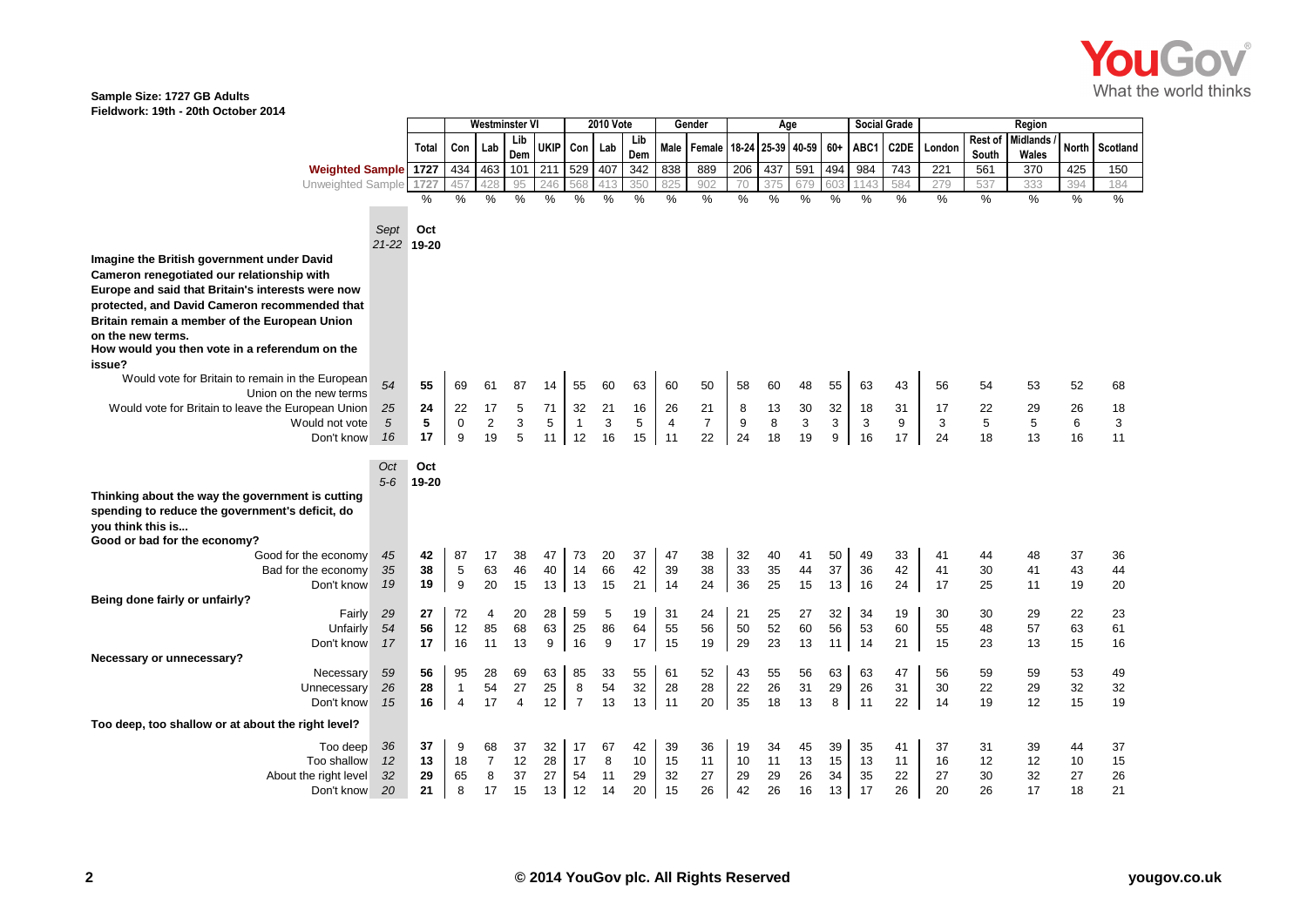

|                                                     |                          | Westminster VI |                  | <b>2010 Vote</b><br>Gender |                      |             |                         |                      | Age            |                |                |                |                   | <b>Social Grade</b> |                | Region   |                |                |                         |                          |              |          |
|-----------------------------------------------------|--------------------------|----------------|------------------|----------------------------|----------------------|-------------|-------------------------|----------------------|----------------|----------------|----------------|----------------|-------------------|---------------------|----------------|----------|----------------|----------------|-------------------------|--------------------------|--------------|----------|
|                                                     |                          | <b>Total</b>   | Con              | Lab                        | Lib<br>Dem           | <b>UKIP</b> | Con                     | Lab                  | Lib<br>Dem     | Male           | Female         |                | 18-24 25-39 40-59 |                     | $60+$          | ABC1     | C2DE           | London         | Rest of<br><b>South</b> | <b>Midlands</b><br>Wales | <b>North</b> | Scotland |
| <b>Weighted Sample 1727</b>                         |                          |                | 434              | 463                        | 101                  | 211         | 529                     | 407                  | 342            | 838            | 889            | 206            | 437               | 591                 | 494            | 984      | 743            | 221            | 561                     | 370                      | 425          | 150      |
| Unweighted Sample                                   |                          | 1727           | 457              | 428                        | 95                   | 246         | 568                     | 413                  | 350            | 825            | 902            | 70             | 375               | 679                 | 603            | 1143     | 584            | 279            | 537                     | 333                      | 394          | 184      |
|                                                     |                          | %              | %                | %                          | %                    | $\%$        | $\%$                    | $\%$                 | $\%$           | %              | $\%$           | %              | %                 | $\%$                | $\%$           | %        | $\%$           | $\%$           | $\%$                    | %                        | %            | %        |
|                                                     |                          |                |                  |                            |                      |             |                         |                      |                |                |                |                |                   |                     |                |          |                |                |                         |                          |              |          |
|                                                     | Oct                      | Oct            |                  |                            |                      |             |                         |                      |                |                |                |                |                   |                     |                |          |                |                |                         |                          |              |          |
|                                                     | $5-6$                    | 19-20          |                  |                            |                      |             |                         |                      |                |                |                |                |                   |                     |                |          |                |                |                         |                          |              |          |
| Being done too quickly, too slowly, or at about the |                          |                |                  |                            |                      |             |                         |                      |                |                |                |                |                   |                     |                |          |                |                |                         |                          |              |          |
| right pace?                                         |                          | 39             |                  |                            |                      |             |                         |                      |                |                |                |                |                   |                     |                |          |                |                |                         |                          |              |          |
| Too quickly<br>Too slowly                           | 38<br>12                 | 11             | 7<br>17          | 72<br>4                    | 44<br>$\overline{7}$ | 34<br>24    | 14<br>17                | 70<br>$\overline{4}$ | 46<br>11       | 38<br>14       | 41<br>9        | 26<br>9        | 35<br>11          | 46<br>12            | 41<br>11       | 36<br>13 | 45<br>9        | 40<br>12       | 31<br>12                | 40<br>10                 | 49<br>10     | 41<br>11 |
| About the right pace                                | 33                       | 31             | 68               | 9                          | 36                   | 28          | 58                      | 13                   | 26             | 34             | 28             | 27             | 30                | 28                  | 36             | 36       | 24             | 30             | 34                      | 35                       | 25           | 28       |
| Don't know                                          | 17                       | 18             | 8                | 15                         | 13                   | 14          | 11                      | 13                   | 17             | 14             | 23             | 37             | 24                | 14                  | 11             | 15       | 23             | 18             | 23                      | 15                       | 16           | 19       |
| Having an impact on your own life, or not having    |                          |                |                  |                            |                      |             |                         |                      |                |                |                |                |                   |                     |                |          |                |                |                         |                          |              |          |
| an impact on your own life?                         |                          |                |                  |                            |                      |             |                         |                      |                |                |                |                |                   |                     |                |          |                |                |                         |                          |              |          |
| Having an impact on my life                         | 50                       | 54             | 42               | 68                         | 46                   | 57          | 44                      | 69                   | 56             | 54             | 54             | 47             | 47                | 62                  | 54             | 50       | 59             | 55             | 49                      | 57                       | 61           | 45       |
| Not having an impact on my life                     | 37                       | 33             | 49               | 22                         | 43                   | 35          | 45                      | 23                   | 33             | 36             | 30             | 28             | 34                | 29                  | 38             | 39       | 25             | 31             | 37                      | 32                       | 27           | 37       |
| Don't know                                          | 13                       | 13             | 9                | 10                         | 11                   | 8           | 10                      | 8                    | 11             | 10             | 15             | 25             | 20                | 9                   | $\overline{7}$ | 11       | 16             | 14             | 13                      | 11                       | 12           | 19       |
| And who do you think is most to blame for the       |                          |                |                  |                            |                      |             |                         |                      |                |                |                |                |                   |                     |                |          |                |                |                         |                          |              |          |
| current spending cuts?                              |                          |                |                  |                            |                      |             |                         |                      |                |                |                |                |                   |                     |                |          |                |                |                         |                          |              |          |
| The Conservative-Liberal Democrat coalition         | 29                       | 27             | $\mathbf{1}$     | 60                         | 23                   | 15          | 4                       | 55                   | 28             | 25             | 28             | 23             | 25                | 29                  | 26             | 25       | 28             | 30             | 20                      | 26                       | 33           | 27       |
| The last Labour government                          | 34                       | 36             | 85               | $\overline{4}$             | 31                   | 46          | 77                      | 5                    | 26             | 40             | 31             | 26             | 30                | 37                  | 43             | 40       | 30             | 33             | 42                      | 38                       | 29           | 28       |
| Both                                                | 23                       | 25             | $\boldsymbol{9}$ | 23                         | 40                   | 33          | 13                      | 30                   | 34             | 24             | 26             | 24             | 27                | 25                  | 25             | 22       | 30             | 21             | 25                      | 26                       | 25           | 30       |
| Neither                                             | $\overline{4}$           | 4              | $\overline{2}$   | 5                          | $\mathbf{1}$         | 3           | $\overline{\mathbf{c}}$ | 5                    | 6              | $\overline{4}$ | 3              | $\overline{4}$ | $\sqrt{5}$        | $\overline{4}$      | 3              | 5        | 3              | $\overline{4}$ | 3                       | 3                        | $\,$ 5 $\,$  | 6        |
| Don't know                                          | 9                        | 9              | 3                | $\overline{7}$             | 6                    | 3           | $\overline{4}$          | 5                    | 6              | 5              | 12             | 23             | 14                | 5                   | $\overline{2}$ | 8        | 9              | 11             | 10                      | 6                        | 8            | 9        |
|                                                     |                          |                |                  |                            |                      |             |                         |                      |                |                |                |                |                   |                     |                |          |                |                |                         |                          |              |          |
|                                                     | Oct                      | Oct            |                  |                            |                      |             |                         |                      |                |                |                |                |                   |                     |                |          |                |                |                         |                          |              |          |
|                                                     | $5-6$                    | 19-20          |                  |                            |                      |             |                         |                      |                |                |                |                |                   |                     |                |          |                |                |                         |                          |              |          |
| Thinking about the next two or three years, how     |                          |                |                  |                            |                      |             |                         |                      |                |                |                |                |                   |                     |                |          |                |                |                         |                          |              |          |
| worried are you that people like you will           |                          |                |                  |                            |                      |             |                         |                      |                |                |                |                |                   |                     |                |          |                |                |                         |                          |              |          |
| not have enough money to live comfortably           |                          |                |                  |                            |                      |             |                         |                      |                |                |                |                |                   |                     |                |          |                |                |                         |                          |              |          |
| Very worried                                        | 18                       | 23             | 9                | 36                         | 11                   | 29          | 13                      | 34                   | 19             | 21             | 25             | 25             | 21                | 28                  | 19             | 15       | 33             | 27             | 21                      | 25                       | 25           | 17       |
| Fairly worried                                      | 41                       | 37             | 30               | 39                         | 39                   | 36          | 34                      | 36                   | 44             | 33             | 41             | 33             | 41                | 36                  | 38             | 37       | 37             | 42             | 37                      | 35                       | 36           | 44       |
| <b>TOTAL WORRIED</b>                                | 59                       | 60             | 39               | 75                         | 50                   | 65          | 47                      | 70                   | 63             | 54             | 66             | 58             | 62                | 64                  | 57             | 52       | 70             | 69             | 58                      | 60                       | 61           | 61       |
| Not very worried                                    | 29                       | 29             | 45               | 19                         | 43                   | 25          | 41                      | 22                   | 29             | 33             | 25             | 25             | 28                | 28                  | 33             | 36       | 20             | 23             | 34                      | 27                       | 28           | 29       |
| Not at all worried                                  | 9                        | $\overline{7}$ | 13               | 3                          | 6                    | 8           | 9                       | 5                    | $\overline{7}$ | 9              | 5              | 6              | $\overline{4}$    | 6                   | 10             | 8        | 5              | 6              | 6                       | 9                        | 6            | 5        |
| <b>TOTAL NOT WORRIED</b>                            | 38                       | 36             | 58               | 22                         | 49                   | 33          | 50                      | 27                   | 36             | 42             | 30             | 31             | 32                | 34                  | 43             | 44       | 25             | 29             | 40                      | 36                       | 34           | 34       |
| Don't know                                          | 3                        | 4              | 3                | 3                          | $\Omega$             | 3           | 3                       | $\overline{2}$       | $\mathbf{1}$   | $\overline{4}$ | $\overline{4}$ | 10             | 6                 | $\overline{2}$      | $\mathbf{1}$   | 3        | $\overline{4}$ | 3              | 3                       | 3                        | 5            | 6        |
| be victims of burglary, robbery or mugging          |                          |                |                  |                            |                      |             |                         |                      |                |                |                |                |                   |                     |                |          |                |                |                         |                          |              |          |
| Very worried                                        | 8                        | 8<br>29        | 4<br>27          | 10                         | 3                    | 14<br>35    | 6                       | 11                   | 4              | 5              | 10             | 8<br>27        | 7<br>28           | 7<br>29             | 10             | 5        | 11             | 10             | 8                       | 4                        | 11           | 4        |
| Fairly worried<br><b>TOTAL WORRIED</b>              | 28<br>36                 | 37             | 31               | 36<br>46                   | 24<br>27             | 49          | 32<br>38                | 32<br>43             | 25<br>29       | 29<br>34       | 29<br>39       | 35             | 35                | 36                  | 32<br>42       | 27<br>32 | 32<br>43       | 40<br>50       | 24<br>32                | 34<br>38                 | 29<br>40     | 23<br>27 |
| Not very worried                                    | 45                       | 45             | 52               | 38                         | 47                   | 42          | 48                      | 43                   | 51             | 47             | 43             | 30             | 47                | 49                  | 45             | 51       | 37             | 40             | 52                      | 43                       | 39           | 50       |
| Not at all worried                                  | 14                       | 12             | 14               | 11                         | 24                   | 5           | 10                      | 10                   | 18             | 13             | 11             | 18             | 10                | 12                  | 12             | 12       | 11             | 6              | 10                      | 12                       | 16           | 18       |
| <b>TOTAL NOT WORRIED</b>                            | 59                       | 57             | 66               | 49                         | 71                   | 47          | 58                      | 53                   | 69             | 60             | 54             | 48             | 57                | 61                  | 57             | 63       | 48             | 46             | 62                      | 55                       | 55           | 68       |
| Don't know                                          | $\overline{\mathcal{A}}$ | 6              | 3                | 5                          | $\overline{2}$       | 4           | 3                       | 4                    | 2              | 5              | 6              | 17             | 8                 | 4                   | $\overline{2}$ | 5        | $\overline{7}$ | $\Delta$       | 6                       | $\overline{7}$           | 6            | 5        |
|                                                     |                          |                |                  |                            |                      |             |                         |                      |                |                |                |                |                   |                     |                |          |                |                |                         |                          |              |          |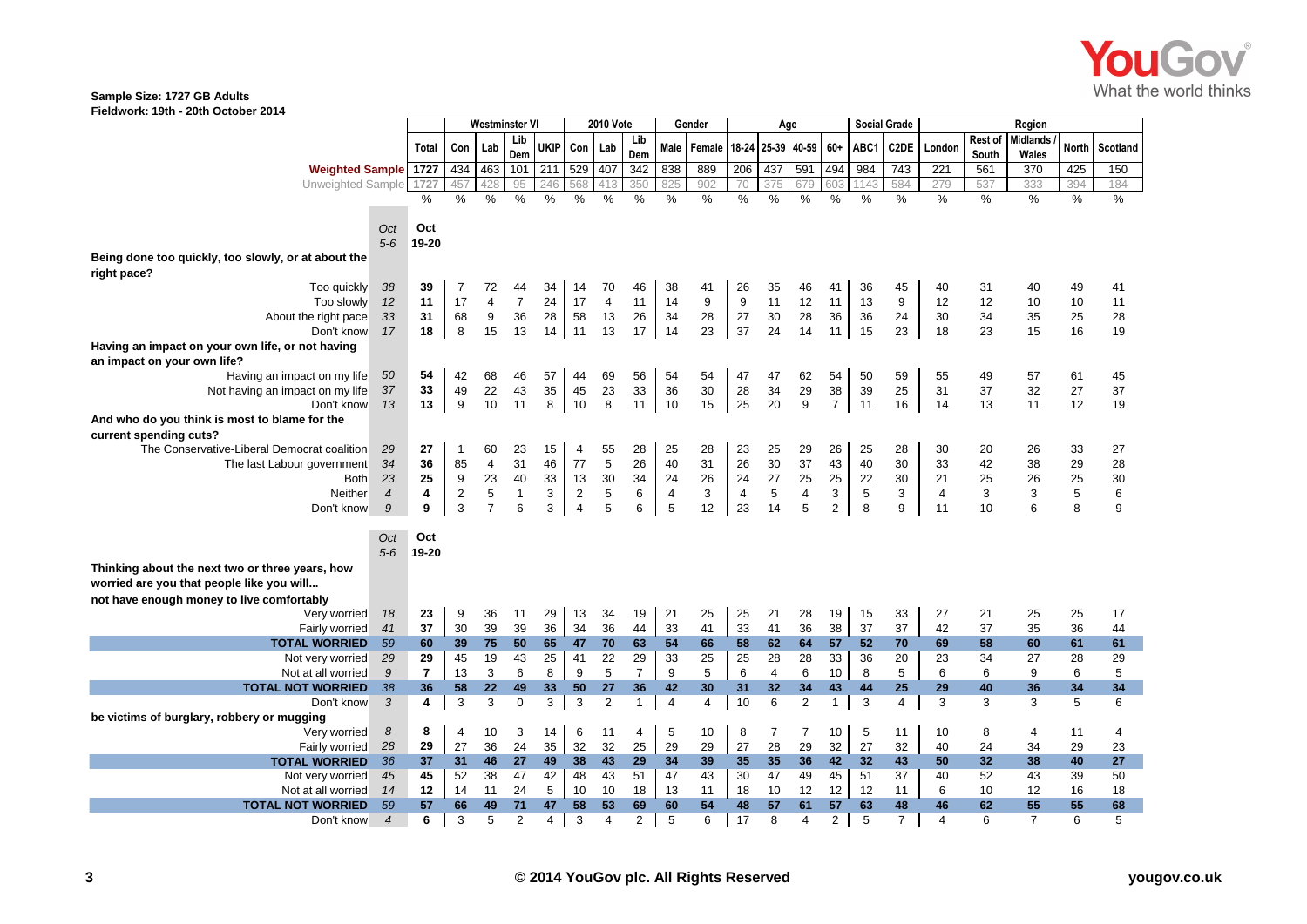

|                                                                                                   |                | Westminster VI |               |                | <b>2010 Vote</b> |                |                | Gender         |                |                | Age                |          |                |                | <b>Social Grade</b> |                  | Region          |                |                  |                   |                |          |
|---------------------------------------------------------------------------------------------------|----------------|----------------|---------------|----------------|------------------|----------------|----------------|----------------|----------------|----------------|--------------------|----------|----------------|----------------|---------------------|------------------|-----------------|----------------|------------------|-------------------|----------------|----------|
|                                                                                                   |                | Total          | Con           | Lab            | Lib<br>Dem       | UKIP I         | Con            | Lab            | Lib<br>Dem     | Male           | Female 18-24 25-39 |          |                | 40-59          | $60 +$              | ABC <sub>1</sub> | C2DE            | London         | Rest of<br>South | Midlands<br>Wales | <b>North</b>   | Scotland |
| <b>Weighted Sample</b> 1727                                                                       |                |                | 434           | 463            | 101              | 211            | 529            | 407            | 342            | 838            | 889                | 206      | 437            | 591            | 494                 | 984              | $\frac{1}{743}$ | 221            | 561              | $\overline{370}$  | 425            | 150      |
| Unweighted Sample                                                                                 | 1727           |                | 457           | 428            | 95               | 246            | 568            | 413            | 350            | 825            | 902                | 70       | 375            | 679            | 603                 | 1143             | 584             | 279            | 537              | 333               | 394            | 184      |
|                                                                                                   |                | %              | $\frac{0}{0}$ | %              | %                | %              | $\frac{0}{0}$  | %              | %              | $\frac{0}{0}$  | $\%$               | %        | $\%$           | %              | $\%$                | %                | $\%$            | $\%$           | %                | $\%$              | $\%$           | %        |
|                                                                                                   |                |                |               |                |                  |                |                |                |                |                |                    |          |                |                |                     |                  |                 |                |                  |                   |                |          |
|                                                                                                   | Oct            | Oct            |               |                |                  |                |                |                |                |                |                    |          |                |                |                     |                  |                 |                |                  |                   |                |          |
|                                                                                                   | $5-6$          | 19-20          |               |                |                  |                |                |                |                |                |                    |          |                |                |                     |                  |                 |                |                  |                   |                |          |
| suffer directly from cuts in spending on public<br>services such as health, education and welfare |                |                |               |                |                  |                |                |                |                |                |                    |          |                |                |                     |                  |                 |                |                  |                   |                |          |
| Very worried                                                                                      | 22             | 27             | 6             | 44             | 16               | 34             | 13             | 41             | 30             | 24             | 30                 | 23       | 24             | 29             | 28                  | 22               | 33              | 27             | 25               | 28                | 30             | 22       |
| Fairly worried                                                                                    | 40             | 36             | 33            | 36             | 45               | 33             | 36             | 40             | 40             | 34             | 38                 | 32       | 33             | 40             | 37                  | 35               | 37              | 34             | 35               | 37                | 38             | 37       |
| <b>TOTAL WORRIED</b>                                                                              | 62             | 63             | 39            | 80             | 61               | 67             | 49             | 81             | 70             | 58             | 68                 | 55       | 57             | 69             | 65                  | 57               | 70              | 61             | 60               | 65                | 68             | 59       |
| Not very worried                                                                                  | 27             | 26             | 47            | 13             | 27               | 26             | 39             | 12             | 23             | 30             | 23                 | 25       | 30             | 23             | 27                  | 32               | 19              | 28             | 29               | 27                | 21             | 29       |
| Not at all worried                                                                                | 6              | 5              | 11            | 3              | 8                | 5              | 8              | $\overline{4}$ | 5              | $\overline{7}$ | 4                  | 8        | 4              | 5              | 6                   | 6                | 5               | $\overline{7}$ | 5                | 5                 | 6              | 4        |
| <b>TOTAL NOT WORRIED</b>                                                                          | 33             | 31             | 58            | 16             | 35               | 31             | 47             | 16             | 28             | 37             | 27                 | 33       | 34             | 28             | 33                  | 38               | 24              | 35             | 34               | 32                | 27             | 33       |
| Don't know                                                                                        | $\overline{4}$ | 5              | 3             | $\overline{4}$ | 4                | 3              | 3              | 4              | $\overline{2}$ | 5              | 5                  | 12       | 9              | 3              | $\mathbf{1}$        | $\overline{4}$   | 6               | $\overline{4}$ | 5                | 3                 | 5              | 9        |
| lose out because foreign factories and/or workers<br>from abroad can do the same job more cheaply |                |                |               |                |                  |                |                |                |                |                |                    |          |                |                |                     |                  |                 |                |                  |                   |                |          |
| Very worried                                                                                      | 17             | 17             | 9             | 19             | 4                | 37             | 15             | 21             | 12             | 14             | 19                 | 18       | 9              | 20             | 19                  | 11               | 24              | 15             | 17               | 18                | 18             | 7        |
| Fairly worried                                                                                    | 28             | 28             | 33            | 23             | 24               | 31             | 32             | 25             | 24             | 26             | 30                 | 19       | 23             | 33             | 32                  | 26               | 31              | 28             | 28               | 30                | 28             | 24       |
| <b>TOTAL WORRIED</b>                                                                              | 45             | 45             | 42            | 42             | 28               | 68             | 47             | 46             | 36             | 40             | 49                 | 37       | 32             | 53             | 51                  | 37               | 55              | 43             | 45               | 48                | 46             | 31       |
| Not very worried                                                                                  | 32             | 31             | 32            | 32             | 33               | 18             | 32             | 29             | 38             | 34             | 27                 | 32       | 35             | 28             | 29                  | 35               | 25              | 32             | 33               | 26                | 27             | 43       |
| Not at all worried                                                                                | 18             | 18             | 22            | 18             | 35               | 11             | 16             | 19             | 20             | 19             | 16                 | 18       | 24             | 14             | 16                  | 21               | 12              | 17             | 15               | 19                | 20             | 16       |
| <b>TOTAL NOT WORRIED</b>                                                                          | 50             | 49             | 54            | 50             | 68               | 29             | 48             | 48             | 58             | 53             | 43                 | 50       | 59             | 42             | 45                  | 56               | 37              | 49             | 48               | 45                | 47             | 59       |
| Don't know                                                                                        | 5              | $\overline{7}$ | 5             | 8              | 4                | $\overline{4}$ | $\overline{4}$ | 6              | 5              | 6              | 8                  | 13       | 10             | 5              | $\overline{4}$      | 6                | 8               | 8              | 6                | 6                 | $\overline{7}$ | 11       |
| lose their job / have difficulty finding work                                                     |                |                |               |                |                  |                |                |                |                |                |                    |          |                |                |                     |                  |                 |                |                  |                   |                |          |
| Verv worried                                                                                      | 18             | 19             | 6             | 26             | 8                | 26             | 11             | 23             | 17             | 18             | 20                 | 30       | 16             | 21             | 14                  | 14               | 25              | 22             | 16               | 22                | 21             | 12       |
| Fairly worried                                                                                    | 33             | 33<br>52       | 30<br>36      | 33             | 30<br>38         | 35<br>61       | 31<br>42       | 35<br>58       | 34<br>51       | 33<br>51       | 33<br>53           | 30<br>60 | 37<br>53       | 35<br>56       | 28<br>42            | 34<br>48         | 32<br>57        | 34<br>56       | 33<br>49         | 29<br>51          | 34             | 39       |
| <b>TOTAL WORRIED</b>                                                                              | 51             | 28             |               | 59             | 38               |                | 36             | 23             | 32             |                |                    |          | 30             | 30             | 27                  |                  |                 |                |                  |                   | 55<br>22       | 51       |
| Not very worried<br>Not at all worried                                                            | 30<br>14       | 14             | 37<br>21      | 23<br>12       | 22               | 21<br>14       | 16             | 14             | 13             | 28<br>16       | 28<br>12           | 19<br>11 | $\overline{7}$ | 10             | 25                  | 31<br>16         | 24<br>10        | 27<br>10       | 31<br>14         | 29<br>13          | 16             | 32<br>8  |
| <b>TOTAL NOT WORRIED</b>                                                                          | 44             | 42             | 58            | 35             | 60               | 35             | 52             | 37             | 45             | 44             | 40                 | 30       | 37             | 40             | 52                  | 47               | 34              | 37             | 45               | 42                | 38             | 40       |
| Don't know                                                                                        | 6              | $\overline{7}$ | 6             | $\overline{7}$ | $\overline{2}$   | $\overline{4}$ | 6              | 5              | 5              | 6              | $\overline{7}$     | 10       | 9              | $\overline{4}$ | 6                   | 5                | 9               | 6              | 5                | $\overline{7}$    | $\overline{7}$ | 9        |
| lose their home<br>Very worried                                                                   | 13             | 12             | 3             | 17             | 3                | 18             | $\overline{7}$ | 18             | 11             | 12             | 12                 | 15       | 9              | 14             | 11                  | 8                | 16              | 14             | 12               | 11                | 14             | 6        |
| Fairly worried                                                                                    | 24             | 25             | 18            | 29             | 24               | 24             | 22             | 28             | 24             | 24             | 26                 | 23       | 27             | 24             | 26                  | 23               | 28              | 26             | 23               | 26                | 25             | 27       |
| <b>TOTAL WORRIED</b>                                                                              | 37             | 37             | 21            | 46             | 27               | 42             | 29             | 46             | 35             | 36             | 38                 | 38       | 36             | 38             | 37                  | 31               | 44              | 40             | 35               | 37                | 39             | 33       |
| Not very worried                                                                                  | 35             | 37             | 42            | 31             | 39               | 36             | 40             | 33             | 41             | 36             | 38                 | 31       | 40             | 40             | 32                  | 43               | 29              | 39             | 41               | 34                | 31             | 42       |
| Not at all worried                                                                                | 22             | 20             | 33            | 15             | 34               | 18             | 27             | 17             | 19             | 23             | 18                 | 16       | 16             | 19             | 28                  | 22               | 18              | 15             | 20               | 23                | 23             | 15       |
| <b>TOTAL NOT WORRIED</b>                                                                          | 57             | 57             | 75            | 46             | 73               | 54             | 67             | 50             | 60             | 59             | 56                 | 47       | 56             | 59             | 60                  | 65               | 47              | 54             | 61               | 57                | 54             | 57       |
| Don't know                                                                                        | 5              | 6              | 4             | 8              | -1               | 3              | 4              | 4              | 5              | 6              | 6                  | 14       | 9              | 4              | 3                   | 5                | 8               | 5              | 5                | 5                 | $\overline{7}$ | 10       |